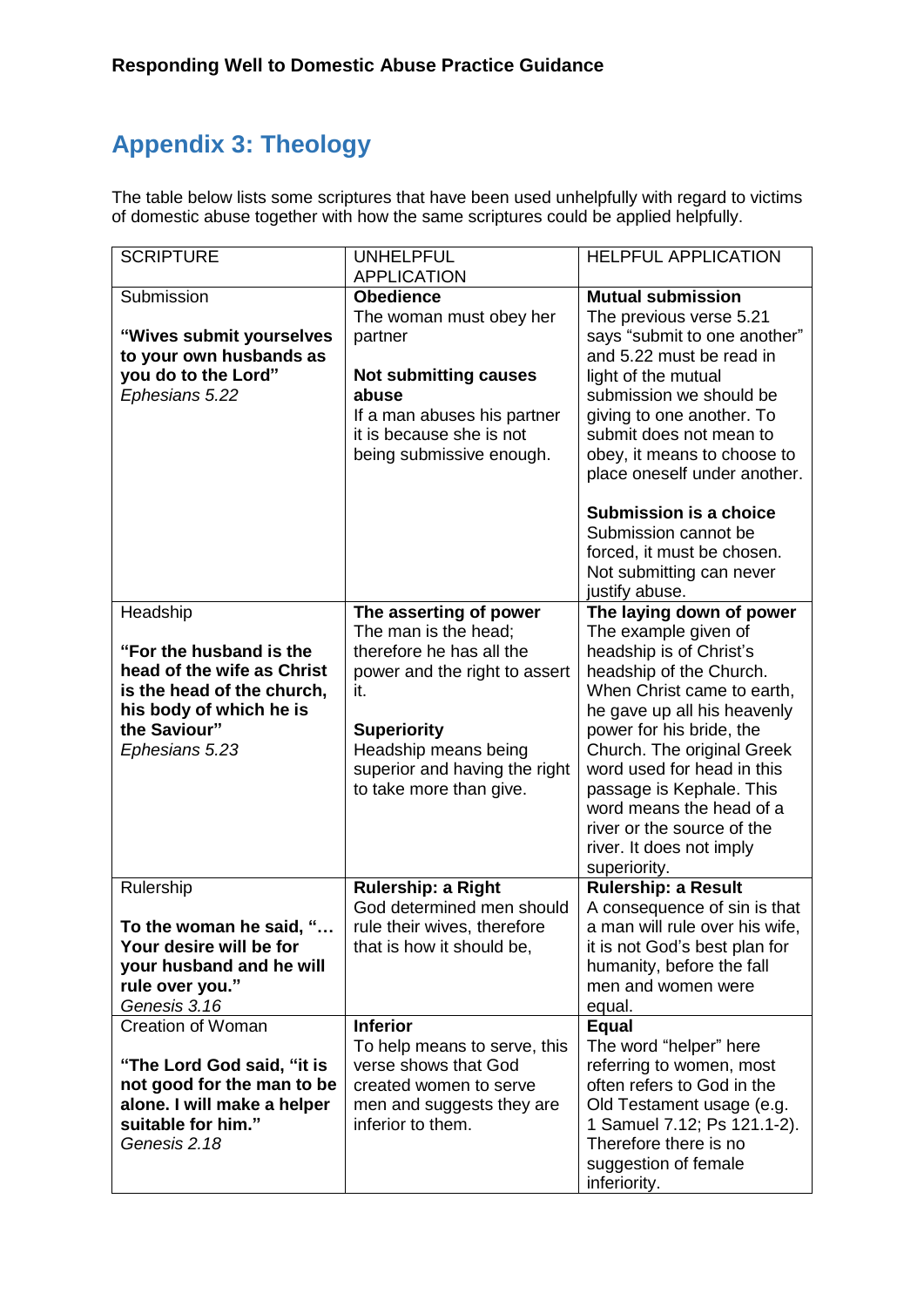## **Responding Well to Domestic Abuse Practice Guidance**

| <b>SCRIPTURE</b>                                                                                                                                                                                                                                                                          | <b>UNHELPFUL</b><br><b>APPLICATION</b>                                                                                                                                                                                    | <b>HELPFUL APPLICATION</b>                                                                                                                                                                                                                                                                                                     |
|-------------------------------------------------------------------------------------------------------------------------------------------------------------------------------------------------------------------------------------------------------------------------------------------|---------------------------------------------------------------------------------------------------------------------------------------------------------------------------------------------------------------------------|--------------------------------------------------------------------------------------------------------------------------------------------------------------------------------------------------------------------------------------------------------------------------------------------------------------------------------|
| Forgiveness                                                                                                                                                                                                                                                                               | <b>Disregard</b>                                                                                                                                                                                                          | <b>Consequences</b>                                                                                                                                                                                                                                                                                                            |
| "And forgive us our debts,<br>as we have forgiven our<br>debtors."                                                                                                                                                                                                                        | Forgiving someone should<br>mean disregarding what<br>they have done and<br>maintaining the same                                                                                                                          | Sin has consequences and<br>forgiving does not remove<br>those consequences.<br>Forgiveness is a process                                                                                                                                                                                                                       |
| Matthew 6.12                                                                                                                                                                                                                                                                              | relationship with them<br>regardless of whether they<br>change.                                                                                                                                                           | and must not nullify the<br>consequences of abuse or<br>mean that the situation must<br>continue as it always has.<br>Women should not have to<br>stay in an abusive situation<br>in order to forgive their<br>partner.                                                                                                        |
| Original Sin<br>"When the woman saw<br>that the fruit of the tree<br>was good for food and<br>pleasing to the eye, and<br>also desirable for gaining<br>wisdom, she took some<br>and ate it. She also gave<br>some to her husband, who<br>was with her, and he ate<br>it."<br>Genesis 3.6 | Sin: Women and weaker<br>Eve took the fruit, and gave<br>some to her husband; this<br>shows women are weaker<br>and more likely to be sinful.                                                                             | <b>Sin: Equal responsibility</b><br>Man and woman were both<br>participants in the Fall:<br>Adam was no less to blame<br>than Eve. Romans 5.12-21<br>"Therefore, just as sin<br>entered the world through<br>one man, and death through<br>sin, and in this way death<br>came to all people, because<br>all sinned."           |
| <b>Divorce</b>                                                                                                                                                                                                                                                                            | <b>Contract</b>                                                                                                                                                                                                           | <b>Covenant</b>                                                                                                                                                                                                                                                                                                                |
| "But I tell you that anyone<br>who divorces his wife,<br>except for sexual<br>immorality, causes her to<br>become an adulteress "<br>Matthew 5.32                                                                                                                                         | Marriage is a contract and<br>the person who cancels the<br>contract, i.e. files for divorce<br>is the one who is<br>responsible. Therefore if a<br>woman divorces a man for<br>abusing her, she is at fault,<br>not him. | Marriage is a covenant;<br>divorce is the breaking of<br>that covenant. When a man<br>chooses to be abusive, he<br>breaks the covenant. If his<br>wife chooses to divorce him,<br>she is making public his<br>breaking of the covenant,<br>not going against what the<br>Bible says about divorce.                             |
| Suffering<br>"In all this you greatly<br>rejoice, though now for a<br>little while you may have<br>had to suffer grief in all<br>kinds of trials."<br>1 Peter 1.6                                                                                                                         | <b>Accept</b><br>Women should accept<br>abuse and use the suffering<br>as an opportunity to grow<br>their faith.                                                                                                          | <b>Refute</b><br>By staying in a relationship<br>where she is subject to<br>abuse a woman is risking<br>being murdered. When<br>Jesus was tempted to risk<br>his life, he said "it is also<br>written: 'Do not put the Lord<br>your God to the test"<br>(Matthew 4.7). God wanted<br>abused women to be safe<br>and protected. |